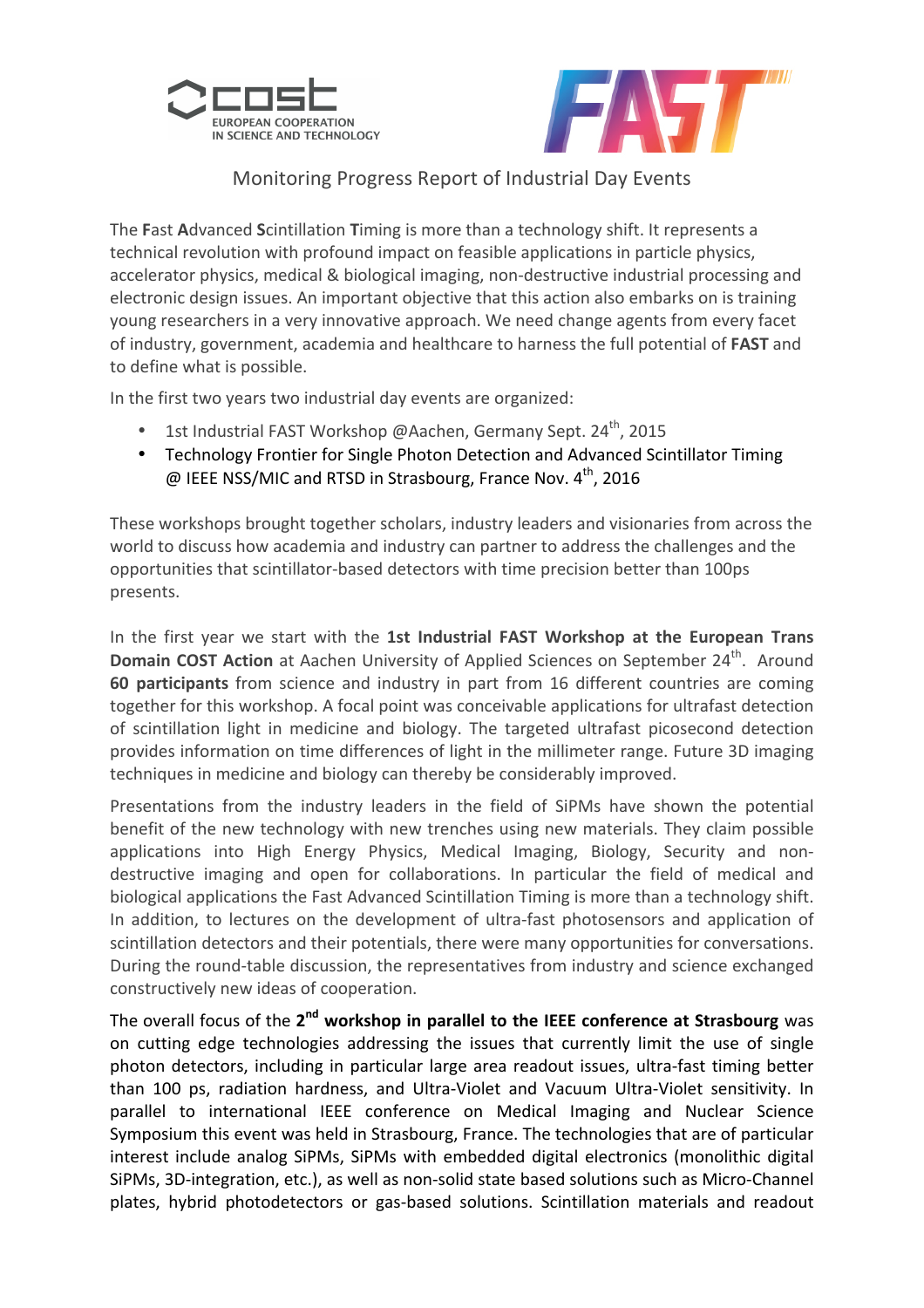



electronics solutions were also be included as a part of the workshop scope.

**Nearly 200 participants** are registered to bring together scholars, industry leaders and visionaries from across the world to discuss how academia and industry can partner to address these challenges. An important objective of this workshop was also to provide training to young researchers in an open and innovative context.

The workshop was subdivided in four sessions:

1. Challenge and Demand on fast and large area Photon Detection Devices: The point **of industrial** 

Performance measurements of the new photon detection devices are done by the manufactures and academia as well. Nevertheless, everyone used their own methods to compare the devices and to benchmark the results on the basics of existing parameterizations. The outcome of this session is to establish a committee of experts to define methods and parameters for standardization of scientific procedures and developments. Their recommendations will be conveyed to a division of NEMA (National Electrical Manufacturers Association).

## 2. **Performance Measurements of new Photon Detection Devices**

In the last 2 decades the development of SiPMs has made an enormous progress, and the number of groups working on SiPMs and the number of applications seem to grow exponentially. The same is true for the number of publication, and it is already very difficult, if not impossible, to keep track of them. In addition, in many cases it is difficult to compare the results, as different groups present results in very different ways, and even the definitions of terms and parameters differ frequently. Therefore characterisation, analysis, and calibration of SiPMs for a proper definition of parameters and for the standardization aiming to allow a meaningful comparison of results for different SiPMs as well as for different measurement and analysis methods was the main focus on this session.

## **3. Large area photodetectors**

PMTs remain highly competitive for large area (>1cm<sup>2</sup>) applications, such as water Cerenkov detectors for neutrino physics, or noble gas liquid detectors for dark matter searches. Indeed, for large areas, SiPMs suffer from high capacitance per unit area that can pose challenges to the electronic design, and high dark noise rates, which can be alleviated by cooling, or ignored if the noise does not dominate the measurement (e.g. in air shower telescopes). The potential of such detectors to achieve precise timing is of increasing importance for many applications, and the implications of such a radical improvement may bring huge benefits in many areas.

## 4. Projects Perspectives for Young Researchers

In this session a selection of up to 11 short presentations, especially from early stage researchers were presented in a short time like a pitch to address their projects to the industry and senior scientists. In addition, a discussion with the plenary would provide their ideas.